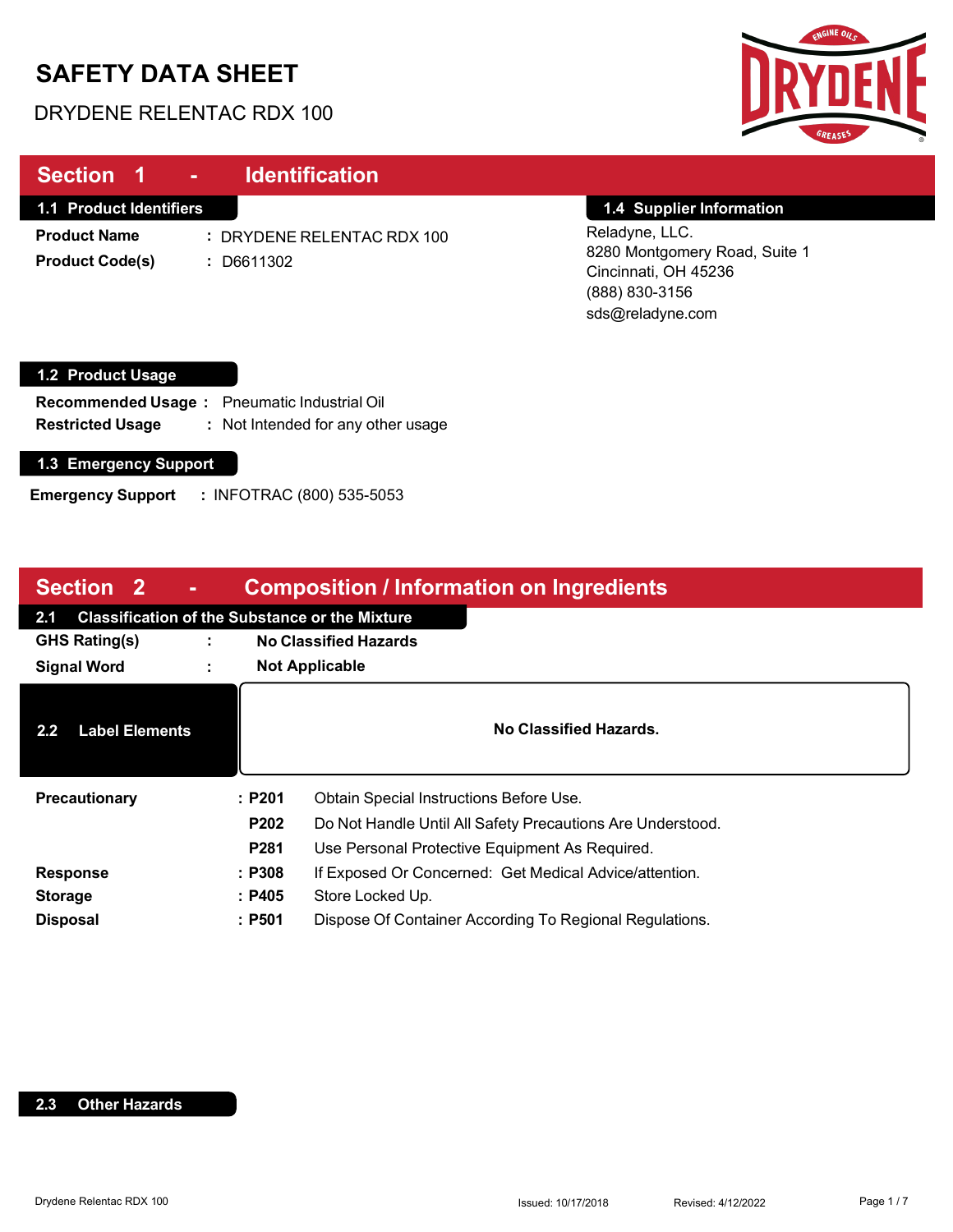| <b>Chemical Name</b>                      | CAS#       | %Weight |
|-------------------------------------------|------------|---------|
| BASE OIL SEVERELY REFINED                 | 64742-65-0 | 62.0    |
| RESIDUAL OILS, PETROLEUM, SOLVENT-DEWAXED | 64742-62-7 | 35.0    |
| LUBRICATING OILS, PETROLEUM, HYDROTREATED | 64742-58-1 | 1.0     |

#### INERT The remaining percentage are not listed as Physical or Health Hazards (29 CFR 1910.1200) 2

Products containing mineral oil with less than 3% DMSO extract as measured by IP-346.

| <b>Section 4</b>                     | <b>First Aid Measures</b>                                                                                                                                                                                                                                                                                                                                                                                                                                                                  |
|--------------------------------------|--------------------------------------------------------------------------------------------------------------------------------------------------------------------------------------------------------------------------------------------------------------------------------------------------------------------------------------------------------------------------------------------------------------------------------------------------------------------------------------------|
| <b>First Aid Measures</b><br>4.1     |                                                                                                                                                                                                                                                                                                                                                                                                                                                                                            |
| <b>Eye Contact</b>                   | : Immediately flush eyes with plenty of water occasionally lifting the upper and lower eyelids.<br>Check for and remove any contact lenses. Continue to rinse for atleast 20 minutes. Get<br><b>Medical Attention.</b>                                                                                                                                                                                                                                                                     |
| <b>Inhalation</b>                    | : Remove victim to fresh air and keep at rest in a position comfortable for breathing. If breathing<br>is irregular or if respiratory arrest occurs, provide artificial respiration or oxygen by trained<br>personnel. It may be dangerous to the person providing aid to give mouth to mouth<br>resuscitation. Maintain an open airway. Get medical attention if symptoms occur.                                                                                                          |
| Ingestion                            | : Wash out mouth with water. If material has been swallowed and the exposed person is<br>conscious, give small quantities of water to drink. Stop if the exposed person feels sick as<br>vomiting may be dangerous. Do not induce vomiting unless directed to do so by medical<br>personnel. If vomiting occurs, the head should be kept low so that vomit does not enter the<br>lungs. Never give anything by mouth to an unconscious person. get medical attention if<br>symptoms occur. |
| <b>Symptoms &amp; Effects</b><br>4.2 |                                                                                                                                                                                                                                                                                                                                                                                                                                                                                            |
| <b>To Physician</b>                  | : Treat symptomatically. Contact poison specialist if product has been ingested.                                                                                                                                                                                                                                                                                                                                                                                                           |
| <b>Specific Treatment</b>            | : No Specific Treatment.                                                                                                                                                                                                                                                                                                                                                                                                                                                                   |
| <b>Medical Attention</b><br>4.3      |                                                                                                                                                                                                                                                                                                                                                                                                                                                                                            |
| <b>Protection of First Aiders</b>    | No action should be taken involving any personal risk or without suitable training. It<br>may be dangerous to the person providing aid to give mouth-to-mouth resuscitation.                                                                                                                                                                                                                                                                                                               |
| <b>Note To Doctor</b>                | : Aspiration during swallowing or vomiting may severely damage the lungs. If evacuation<br>of stomach contents is necessary, use method least likely to cause aspiration.                                                                                                                                                                                                                                                                                                                  |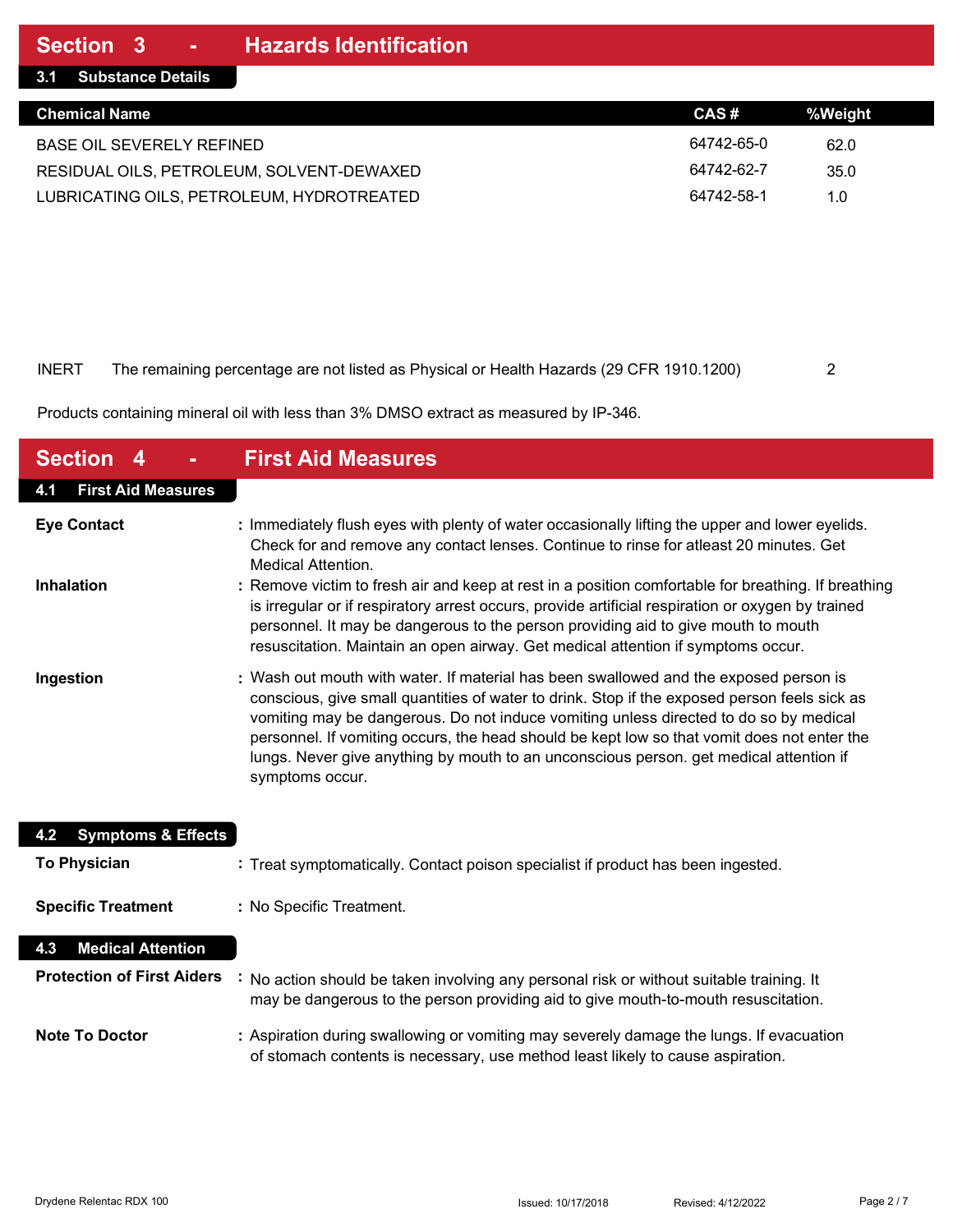### **Section 5 - Fire Fighting**

| UUUNUI V                                             |                                                                                                                                                                                                                                                                                                                                                                                                                                                                  |
|------------------------------------------------------|------------------------------------------------------------------------------------------------------------------------------------------------------------------------------------------------------------------------------------------------------------------------------------------------------------------------------------------------------------------------------------------------------------------------------------------------------------------|
| <b>Extinguishing Media</b><br>5.1                    |                                                                                                                                                                                                                                                                                                                                                                                                                                                                  |
| Suitable Media<br>Unsuitable Media                   | : CO2, Dry chemical, or Foam. Water can be used to cool and protect product. Do not use<br>water jet as an extinguisher, it will spread the fire.                                                                                                                                                                                                                                                                                                                |
| <b>Specific Hazards</b><br>5.2                       |                                                                                                                                                                                                                                                                                                                                                                                                                                                                  |
| <b>Specific hazards</b><br>arising from this product | : When heated, hazardous gases may be released including: sulfur dioxide. A solid stream of<br>water will spread the burning material. Material creates a special hazard because it floats on<br>water. This material creates a special hazard because it floats on water. This material is<br>harmful to aquatic life. Any fire water contaminated with this material must be contained and<br>prevented from being discharged to any waterway, sewer or drain. |
| <b>Firefighters Advice</b><br>5.3                    |                                                                                                                                                                                                                                                                                                                                                                                                                                                                  |
| <b>Special protective</b><br>equipment               | : Fire Equipment Information: Fire-fighters should wear appriovirate protective equipment and<br>sel contained breathing apparatus (SCBA) with a full face -piece operated in positive<br>pressure mode.                                                                                                                                                                                                                                                         |

### **Section 6 - Accidental Release Measures**

#### **6.1 Personal precautions, protective equipment**

**General Measures :** No health affects expect from the cleanup of this material if contact can be avoided. Follow personal protect equipment recommendations found in section 8 of this SDS.

#### **6.2 Environmental Precautions**

**Non-Emergency Personnel :** Avoid dispersal of spilled material and runoff and contact with soil , waterways, drains and sewers. Inform authorities if the product has caused environmental pollution Water Polluting Material may be harmful to the environment if released in large quantities.

| 6.3 Materials & Methods to Contain and Cleanup |                                                                                                                                                                                                                                                                                                                                                                                                                                                                                                                                   |  |  |
|------------------------------------------------|-----------------------------------------------------------------------------------------------------------------------------------------------------------------------------------------------------------------------------------------------------------------------------------------------------------------------------------------------------------------------------------------------------------------------------------------------------------------------------------------------------------------------------------|--|--|
| <b>Reference Section 8</b>                     | : Follow all protective equipment recommendations provided in Section 8.                                                                                                                                                                                                                                                                                                                                                                                                                                                          |  |  |
| <b>Spill Control Measures</b>                  | : Prevent the spread of any spill to minimize harm to human health and the environment if<br>safe to do so. Wear complete and proper personal protective equipment following the<br>recommendation of Section 8 at a minimum. Dike with suitable absorbent material like<br>granulated clay. Dispose of according to Federal, State, Local, or Provincial regulations.<br>Used fluid should be disposed of at a recycling center.                                                                                                 |  |  |
|                                                | Containment and Cleanup: Stop leak if without risk. Move containers from spill area. Approach release from upwind.<br>Prevent entry into sewers, water courses, basements or confined areas. Wash spillage's<br>with noncombustible, absorbent material e.g. sand earth vermiculite or diatomaceous earth<br>and place in container for disposal according to local regulations. Dispose of via licensed<br>waste disposal contractor. Contaminated absorbent material may pose the same threat<br>hazard as the spilled product. |  |  |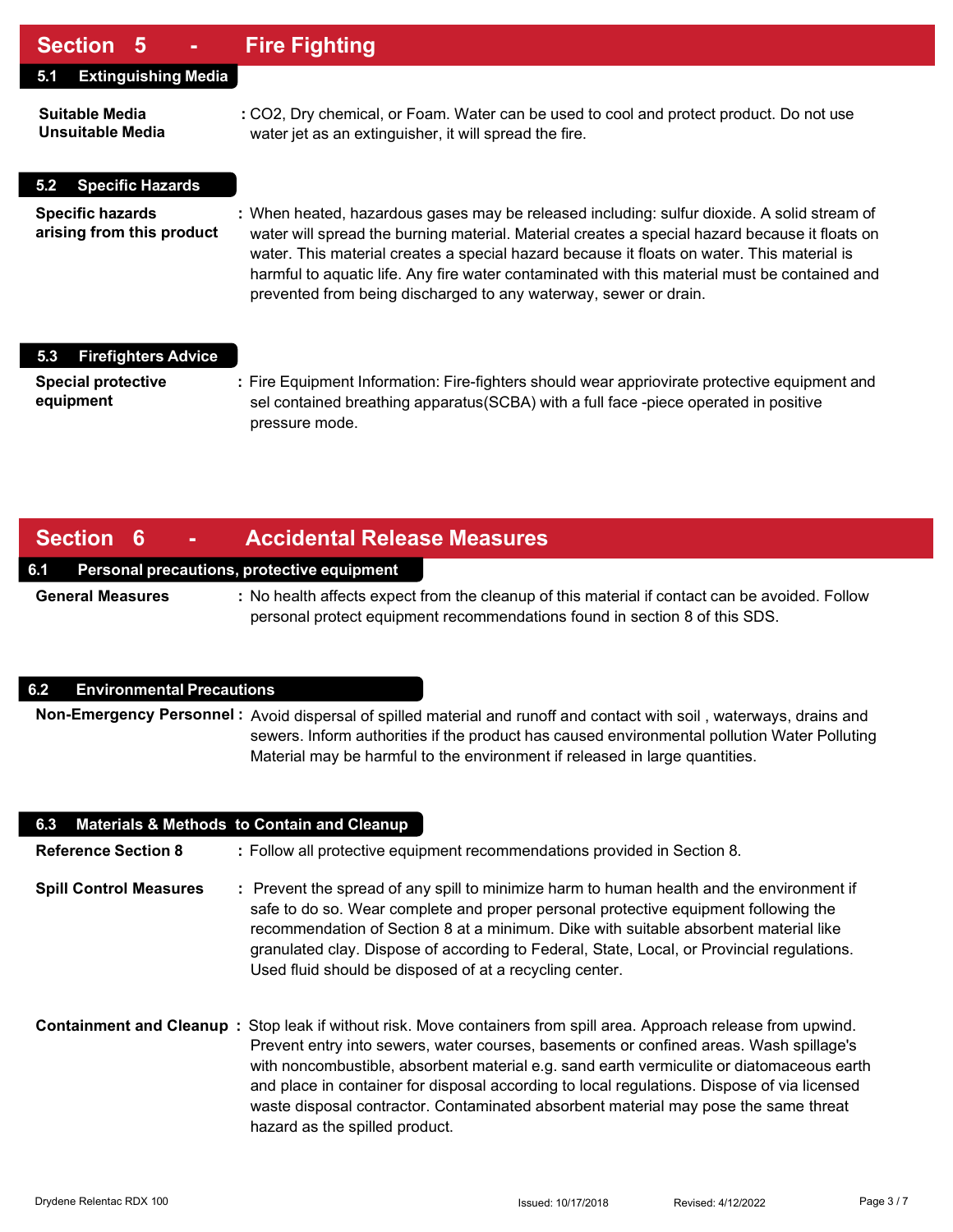| Section 7<br>۰                                 | <b>Handling &amp; Storage</b>                                                                                                                                                                                                                                                                                                                                                                                                         |
|------------------------------------------------|---------------------------------------------------------------------------------------------------------------------------------------------------------------------------------------------------------------------------------------------------------------------------------------------------------------------------------------------------------------------------------------------------------------------------------------|
| <b>Safe Handling</b><br>7.1                    |                                                                                                                                                                                                                                                                                                                                                                                                                                       |
| <b>Personal Protective</b><br><b>Equipment</b> | : Put on appropriate personal protective equipment (see section 8). Do not ingest. Avoid<br>contact with eyes, skin and clothing. Avoid breathing vapor or mist. Avoid release to the<br>environment. Keep in the original container or an approved alternative made from a<br>compatible material, keep lid tightly closed when not in use. Empty containers retain product<br>residue and can be hazardous. Do not reuse container. |
| <b>Safe Storage</b><br>7.2                     |                                                                                                                                                                                                                                                                                                                                                                                                                                       |
| <b>Required conditions</b>                     | : Odorous and toxic fumes may form from the decomposition of this product if stored at<br>temperatures in excess of 113 deg F (45 deg C) for extended periods of time or if heat sources<br>in excess of 250 deg F (121 deg C) are used. Store away from incompatible materials. See<br>section 10 for incompatible materials.                                                                                                        |

## **7.3 Specific End Use**

Г

**Designed Purpose :** This product is designed for use as a Antiwear Hydraulic Oil

| <b>Section 8</b>                                | <b>Contract Contract</b> | <b>Exposure Control!</b>                |                        |               |
|-------------------------------------------------|--------------------------|-----------------------------------------|------------------------|---------------|
| 8.1 United States Exposure Limits<br><b>CAS</b> | <b>Chemical Name</b>     |                                         | <b>Exposure Limits</b> | <b>Source</b> |
| 64742-65-0                                      |                          | Distillates, petroleum, solvent-dewaxed | 5mg/m3                 | NLM CIP       |

| <b>Exposure Controls</b><br>8.2                 |                                                                                                                                                                                                                                                                                                                                                                                  |
|-------------------------------------------------|----------------------------------------------------------------------------------------------------------------------------------------------------------------------------------------------------------------------------------------------------------------------------------------------------------------------------------------------------------------------------------|
| <b>Engineering Controls</b>                     | : Material should be handled in enclosed vessels and equipment, in which case general room<br>ventilation should be sufficient. Local exhaust ventilation should be used at points where dust,<br>mist, vapors or gases can escape into the room air. No special requirements under ordinary<br>conditions of use and with adequate ventilation.                                 |
| <b>Enviromental Exposure</b><br><b>Controls</b> | : General room ventilation should be satisfactory. Local exhaust ventilation may be necessary if<br>misting is generated.                                                                                                                                                                                                                                                        |
| <b>Hygeine Measures</b>                         | : Always observe good personal hygiene measures, such as washing after handling the material<br>and before eating, drinking, and/or smoking. Routinely wash work clothing to remove<br>contaminants. Discard contaminated footwear that cannot be cleaned.                                                                                                                       |
| <b>Eye / Face Protection</b>                    | : If contact is likely, safety glasses with side shields are recommended.                                                                                                                                                                                                                                                                                                        |
| <b>Skin / Hand Protection</b>                   | : Butyl rubber. Use nitrile or neoprene gloves. Use good industrial hygiene practices. In case of<br>skin contact, wash hands and arms with soap and water. Use caution when opening manway<br>covers of storage and transportation containers. 3-nitroaniline crystals may be present on the<br>interior surface of these openings. 3-nitroaniline is toxic by dermal exposure. |
| <b>Respiratory Protection</b>                   | : Use a properly fitted air purifying or supplied air respirator complying with an approved standard<br>if a risk assessment indicates this a necessary. Respirator selection must be based on known<br>or anticipated exposure levels, the hazards of the product and the safe working limits of the<br>selected respirator.                                                    |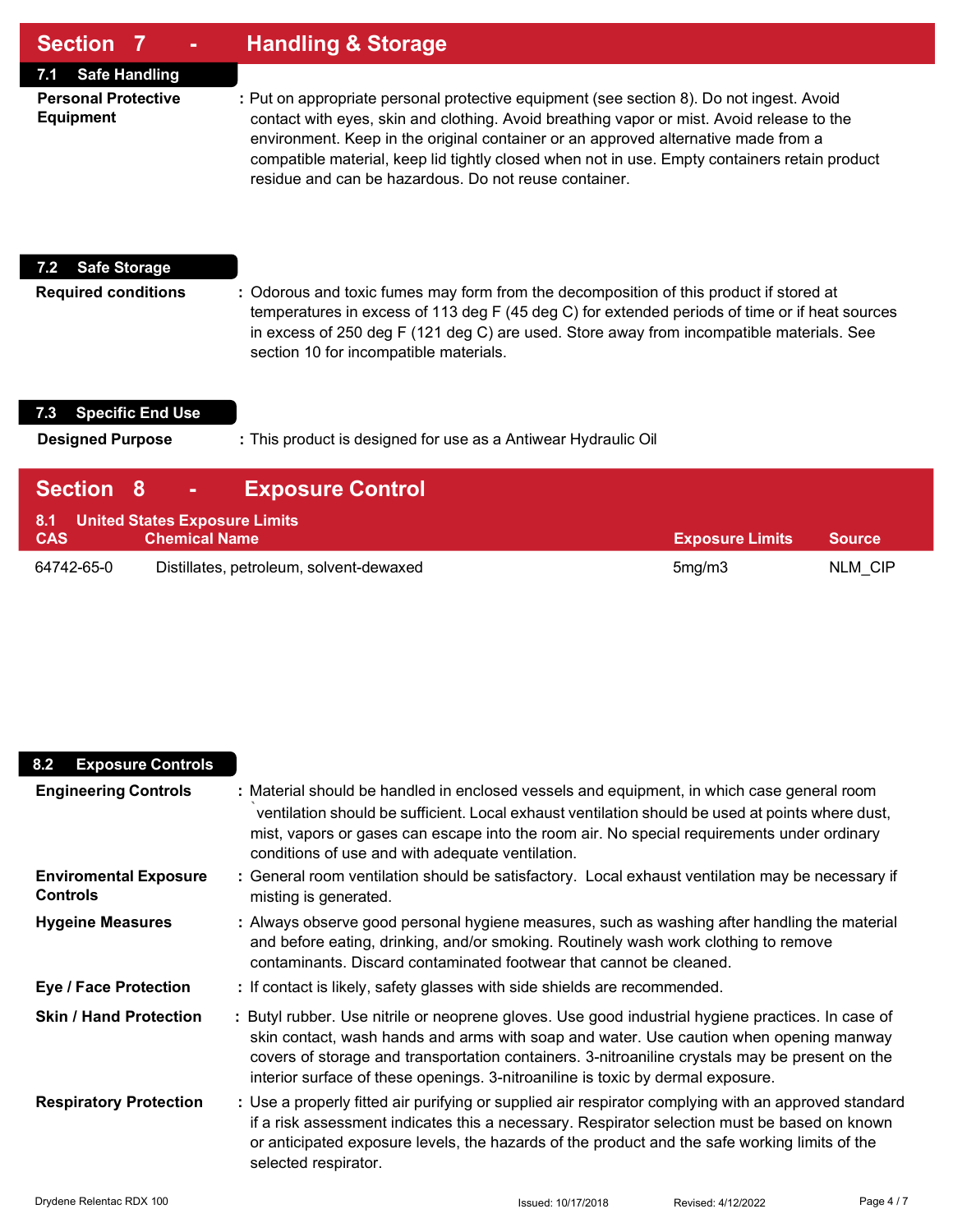### **Section 9 - Physical & Chemical Properties**

#### **9.1 Information On Basic Physical and Chemical Properties**

| <b>Physical state</b>                  | : Liquid                      |
|----------------------------------------|-------------------------------|
| Color                                  | : B&C                         |
| Odor                                   | : Characteristic of Petroleum |
| Odor threshold                         | : No Data Available           |
| рH                                     | : No Data Available           |
| <b>Freezing Point</b>                  | : No Data Available           |
| <b>Boiling Point / Range</b>           | : No Data Available           |
| <b>Flash Point COC</b>                 | : 221C                        |
| <b>Evaporation rate:</b>               | : No Data Available           |
| <b>Upper Explosive Limits (% air)</b>  | : No Data Available           |
| Lower Explosive Limits (% air)         | : No Data Available           |
| <b>Flammability (solid, gas)</b>       | : Not Applicable              |
| Vapor pressure                         | : <1 mm Hq                    |
| Vapor density (air=1)                  | : > 1                         |
| <b>Specific Gravity</b>                | : 0.88                        |
| <b>Auto-ignition temperature</b>       | : Not Determined              |
| <b>Decomposition temperature</b>       | : Not Determined              |
| Solubility in water                    | : Negligible, 0-1%            |
| Partition coefficient, n-octanol/water | : No Data Available           |

### **Section 10 - Stability & Reactivity**

### **10.1 Material Analysis 10.2 Environmental Reactivity :** No Data Available **Chemical stability :** Stable Under Normal Circumstances. **Possibility of hazardous reactions :** Hazardous polymerization will not occur. **Conditions to avoid :** Temperatures above the high flash point of this combustible material in combination with sparks, open flames, or other sources of ignition.

- **Incompatible materials :** Strong oxidizing agents
- **Hazardous decomposition products :** Carbon monoxide, Smoke, Carbon monoxide, sulfur oxides, aldehydes, and other petroleum decomposition products in the case of incomplete combustion. Oxides of nitrogen, phosphorus, calcium, copper, magnesium, sodium, and hydrogen sulfide may also be present

## **Section 11 - Toxicological Information**

| 11.1 Toxicological Effects |                                                                                   |
|----------------------------|-----------------------------------------------------------------------------------|
| <b>Ingestion Toxicity</b>  | : No hazard with normal usage.                                                    |
| <b>Skin Contact</b>        | : This material is likely to be slightly irritating to skin based on animal data. |
| <b>Inhalation Toxicity</b> | : No data available.                                                              |
| <b>Eye Contact</b>         | : The material is likely to be irritating to eyes based on animal data.           |
|                            |                                                                                   |

|            | 11.2 Inhalation Toxicity Data                        |            |              |         |         |
|------------|------------------------------------------------------|------------|--------------|---------|---------|
| <b>CAS</b> | <b>Chemical Name</b>                                 | Test       | <b>Value</b> | Species | Source  |
|            | 64742-62-7 Residual oils, petroleum, solvent-dewaxed | Inhalation | 2.18mg/L     | 4h Rat  | NLM CIP |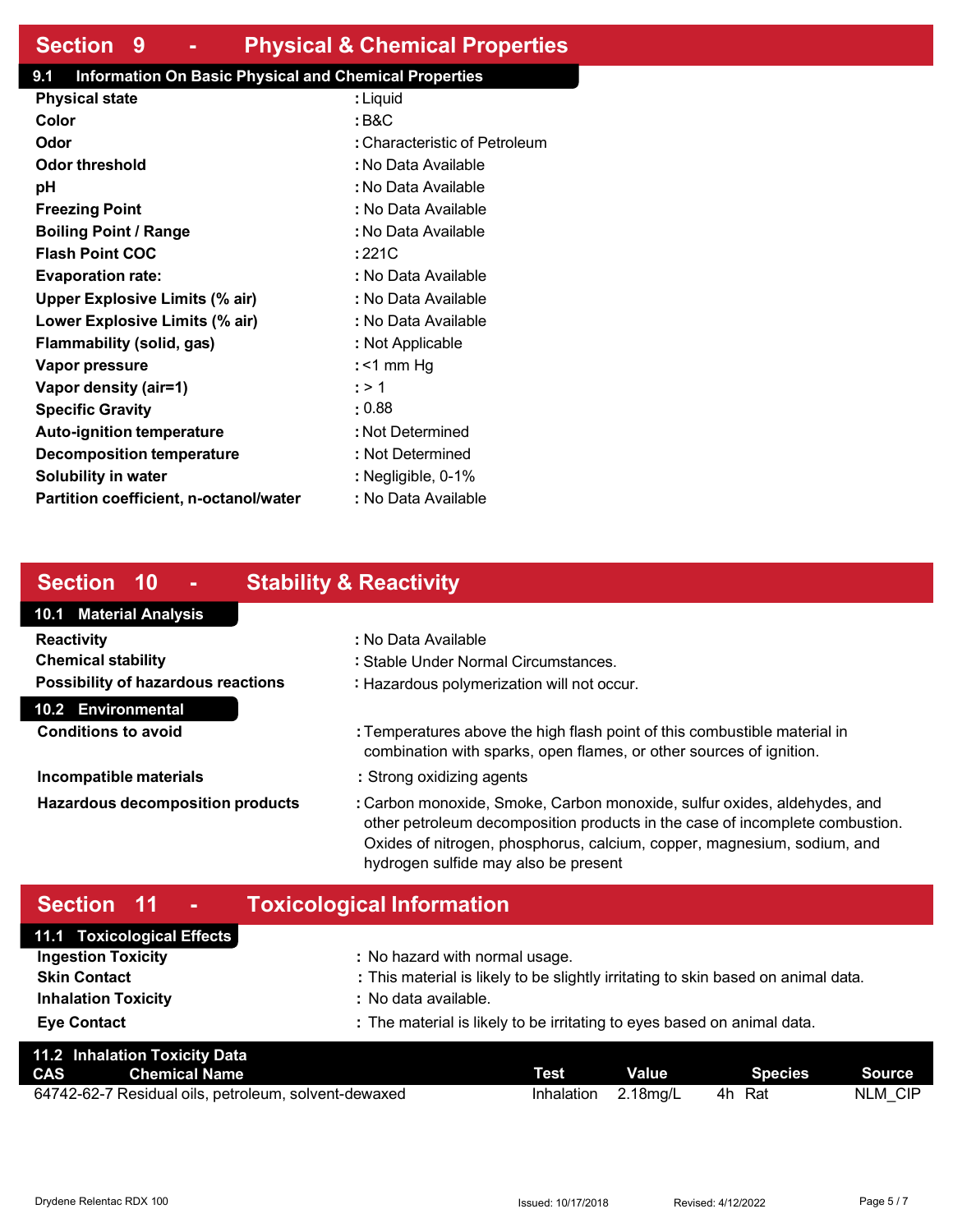### **Section 11 - Toxicological Information Continued**

**Sensitizer : Mutagenicity :** 

**Carcinogenicity :** 

**Reproductive Toxicity :** 

- No data available to indicate product or components may be a skin sensitizer.
- No data available to indicate product or any components present at greater than 0.1% is mutagenic or genotoxic.
	- Not expected to cause cancer. This product meets the IP-346 criteria.
	- No data available if components greater than 0.1% may cause birth defects.

## **Section 12 - Ecological Information**

#### **12.1 Aquatic Toxicity**

| Persistence and degradability             | : No Data Available.                             |
|-------------------------------------------|--------------------------------------------------|
| <b>Bioaccumulative potential</b>          | : Bioconcentration may occur. No Data Available. |
| <b>Mobility in soil</b>                   | : No Data Available.                             |
| <b>Results of PBT and vPvB assessment</b> | : Not Determined.                                |

**Other adverse effects** : No Data Available.

| 12.2 LC50 Toxicity Data |                                                                     |      |            |                  |               |
|-------------------------|---------------------------------------------------------------------|------|------------|------------------|---------------|
| <b>CAS</b>              | <b>Chemical Name</b>                                                | Test | Value      | <b>Species</b>   | <b>Source</b> |
|                         | 64742-62-7 Residual oils, petroleum, solvent-dewaxed                | LC50 | 5000mg/L   | 96h Oncorhynchus | <b>IUCLID</b> |
|                         | 64742-65-0 Distillates, petroleum, solvent-dewaxed heavy paraffinic | LC50 | 5000mg/L   | 96h Oncorhynchus | <b>IUCLID</b> |
|                         | 64742-58-1 Lubricating oils, petroleum, hydrotreated spent          | LC50 | 79.6ma/L   | 96h Brachydanio  | <b>IUCLID</b> |
|                         | 64742-58-1 Lubricating oils, petroleum, hydrotreated spent          | LC50 | $3.2$ mg/L | 96h Pimephales   | <b>IUCLID</b> |

| 12.3 Other Toxicity Data<br><b>CAS</b> Chemical Name                | Test | Value    | Species                  | Source |
|---------------------------------------------------------------------|------|----------|--------------------------|--------|
| 64742-62-7 Residual oils, petroleum, solvent-dewaxed                | EC50 | 1000mg/L | 48h Daphnia magna IUCLID |        |
| 64742-65-0 Distillates, petroleum, solvent-dewaxed heavy paraffinic | EC50 | 1000mg/L | 48h Daphnia magna IUCLID |        |

# **Section 13 - Disposal Considerations**

#### **13.1 Waste treatment**

- **Disposal Methods :** Recycle used oil.
- **Waste treatment methods :** Dispose of according to Federal, State, Local, or Provincial regulations. **Waste Disposal <b>Waste** Disposal **intervalled in the US** is non-hazardous according to environmental regulations.
- **Contaminated packaging <b>bi Recycle containers whenever possible!**

## **Section 14 - Transportation Information**

## **14.1 U.S. Department of Transportation (DOT)**

| 14.2. Shipping Description       | : If shipped by land in a packaging having a capacity of 3,500 gallons or more, the<br>provisions of 49 CFR, Part 130 apply. (Contains oil) International Maritime<br>Dangerous Goods (IMDG)                                                                  |
|----------------------------------|---------------------------------------------------------------------------------------------------------------------------------------------------------------------------------------------------------------------------------------------------------------|
| 14.2. DOT Compliance Note        | : U.S. DOT compliance requirements may apply. See 49 CFR 171.22, 23 & 25.<br>Transport in bulk according to Annex II of MARPOL 73/78 and the IBC Code Not<br>applicable International Civil Aviation Org. / International Air Transport Assoc.<br>(ICAO/IATA) |
| 14.2. DOT Compliance Requirement | : U.S. DOT compliance requirements may apply. See 49 CFR 171.22, 23, 24                                                                                                                                                                                       |